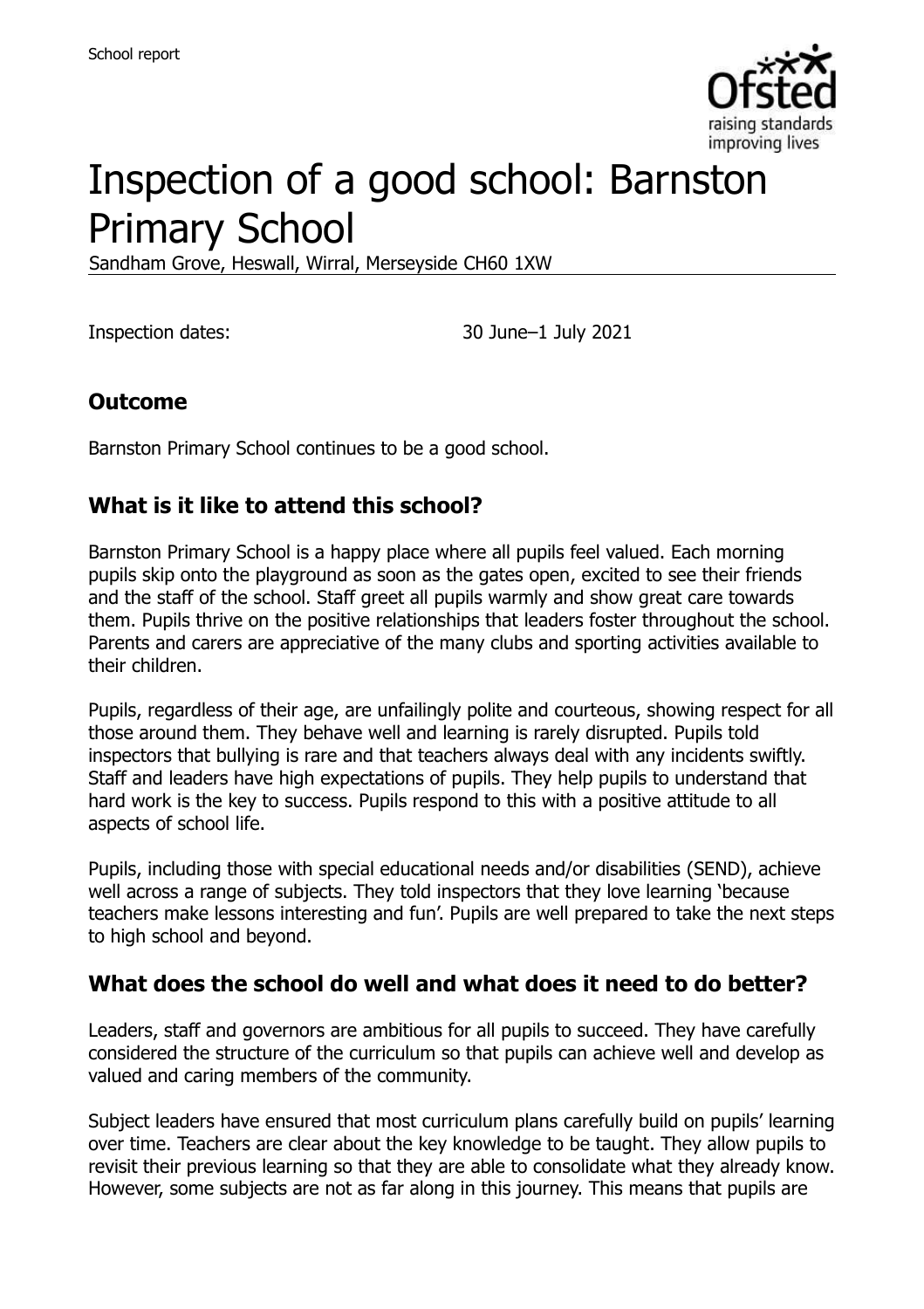

not as well equipped to know and remember more in some subjects, such as art and design and design technology. Most curriculum plans pay attention to what children will learn in the early years. However, some subject leaders do not have a clear enough understanding of what children need to know by the end of the Reception Year.

Leaders have ensured that the school is well resourced, and that staff are suitably trained to deliver the curriculum effectively. Teachers carefully adapt plans to ensure that pupils with SEND can access the same curriculum as their peers.

The teaching of reading is a priority in the school. Leaders view reading as the gateway to learning in all areas of the curriculum. Pupils learn phonics as soon as they enter the Reception class. Well-trained staff understand their part in pupils' reading journey. They support pupils effectively to become fluent readers. Books are chosen carefully to allow pupils to practise the sounds that they know. There are increased reading opportunities for those pupils who need to catch up quickly. Older pupils told inspectors that they enjoy reading the range of texts available to them. They are proud of the rewards that they receive for the efforts that they make with their reading.

Pupils proudly match the high expectations that staff have of them for their behaviour around school. Pupils work in class with enthusiasm and diligence. They play and socialise at lunchtimes with respect for the thoughts and feelings of others. Pupils told inspectors that 'everybody is different, but we treat each other the same'.

Leaders do not place any ceilings on pupils' ambitions. Pupils can take part in a vast range of extra-curricular clubs. They also have opportunities to represent the school council and plan teaching sessions in the 'animal and human rights club'.

Staff are proud to be part of the school team. They appreciate the consideration that leaders take towards helping them achieve a work-life balance. Governors place the safety, education and enjoyment of pupils at the heart of all they do. They recognise and share the headteacher's commitment to the pupils of the school.

# **Safeguarding**

The arrangements for safeguarding are effective.

Leaders, staff and governors ensure that the safety of pupils is at the forefront of their work. Staff are effectively trained to recognise signs of abuse or neglect and report this immediately. Leaders can access a range of external services for any pupil, should the need arise.

Teachers help pupils understand how to keep safe. Specialist visitors have also provided sessions that enable pupils to recognise the dangers of substance misuse or gang culture. Pupils displayed an in-depth understanding of online safety.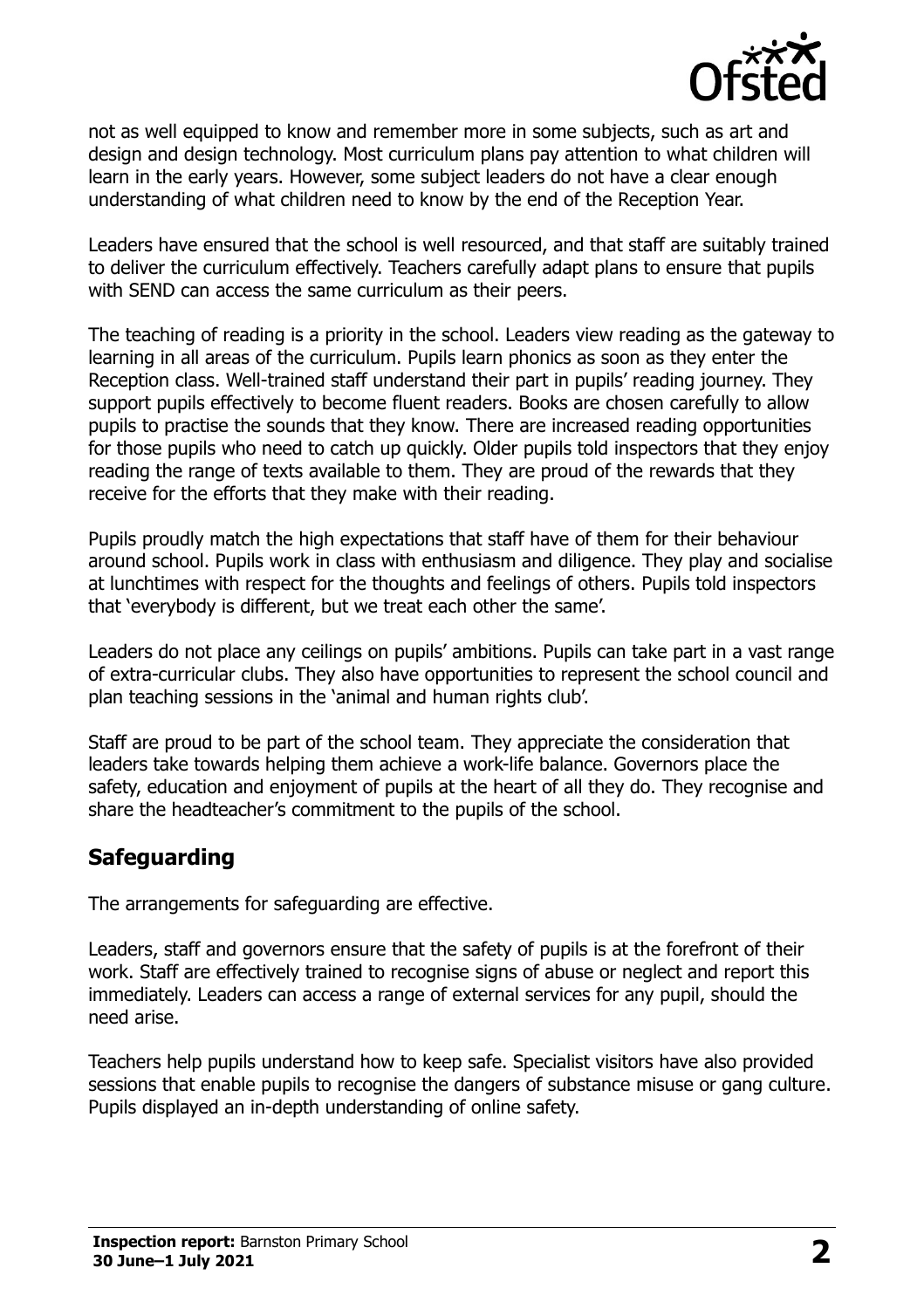

# **What does the school need to do to improve?**

# **(Information for the school and appropriate authority)**

- Some subject plans do not give teachers the necessary quidance and information to ensure that pupils know more and remember more of the curriculum. Leaders should revisit the curriculum planning to ensure that pupils are gaining the key knowledge that will enable them to succeed in these subjects.
- Some subject leaders are not fully aware of the knowledge that children need to acquire by the end of the early years. This means that pupils are less well prepared for their learning in Year 1. Leaders should ensure that they gain a secure understanding of what children learn by the time they leave the Reception Year. This will enable them to ensure that knowledge is built on as children move into Year 1 and beyond.

# **Background**

When we have judged a school to be good, we will then normally go into the school about once every four years to confirm that the school remains good. This is called a section 8 inspection of a good or outstanding school. We do not give graded judgements on a section 8 inspection. However, if we find some evidence that a good school could now be better than good, or that standards may be declining, then the next inspection will be a section 5 inspection. Usually this is within one to two years of the date of the section 8 inspection. If we have serious concerns about safeguarding, behaviour or the quality of education, we will convert the section 8 inspection to a section 5 inspection immediately.

This is the second section 8 inspection since we judged the school to be good on 19 April 2016.

# **How can I feed back my views?**

You can use [Ofsted Parent View](https://parentview.ofsted.gov.uk/) to give Ofsted your opinion on your child's school, or to find out what other parents and carers think. We use Ofsted Parent View information when deciding which schools to inspect, when to inspect them and as part of their inspection.

The Department for Education has further quidance on how to complain about a school.

If you are the school and you are not happy with the inspection or the report, you can [complain to Ofsted.](https://www.gov.uk/complain-ofsted-report)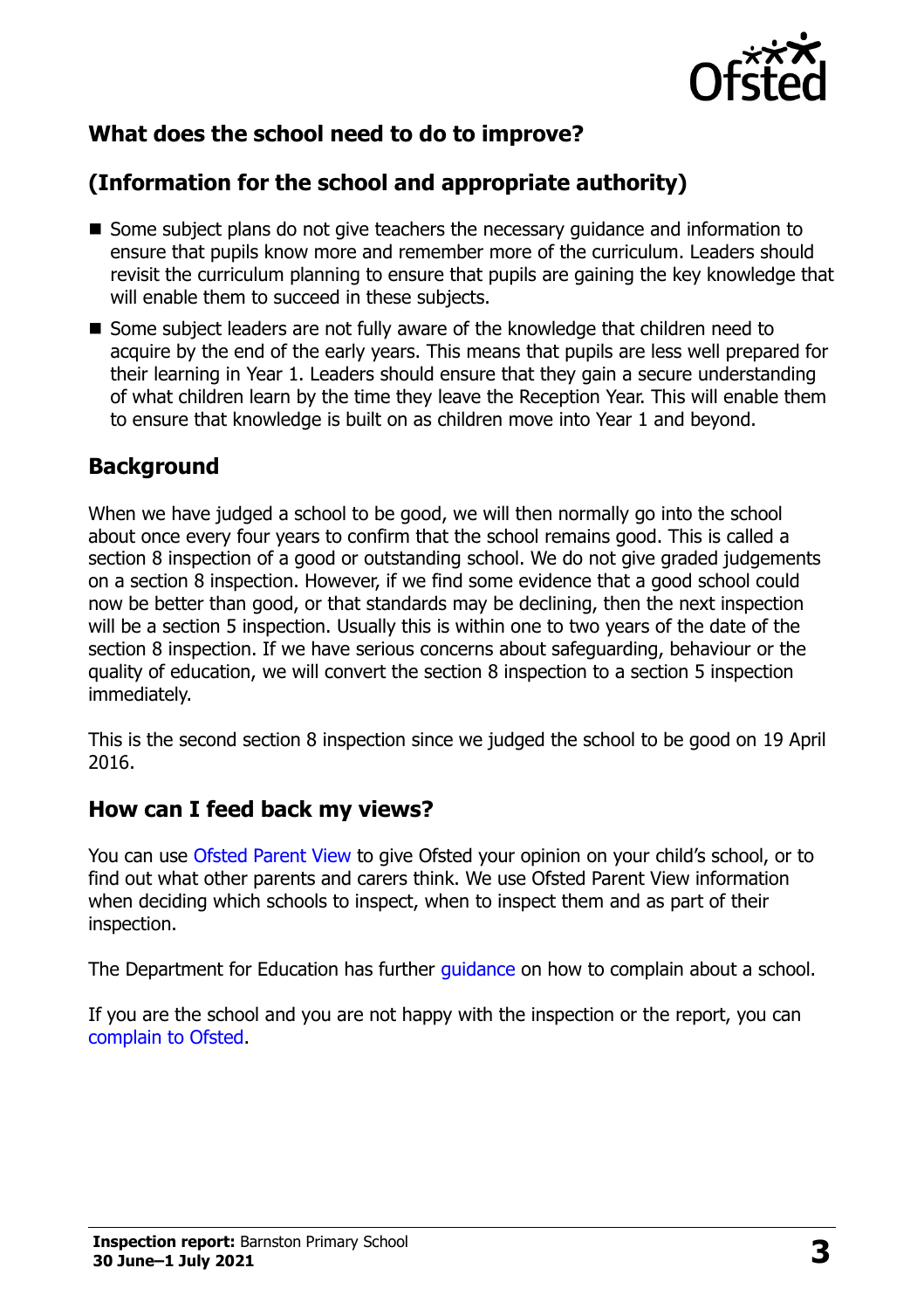

#### **Further information**

You can search for published performance information about the [school.](http://www.compare-school-performance.service.gov.uk/)

In the report, '[disadvantaged pupils](http://www.gov.uk/guidance/pupil-premium-information-for-schools-and-alternative-provision-settings)' refers to those pupils who attract government pupil premium funding: pupils claiming free school meals at any point in the last six years and pupils in care or who left care through adoption or another formal route.

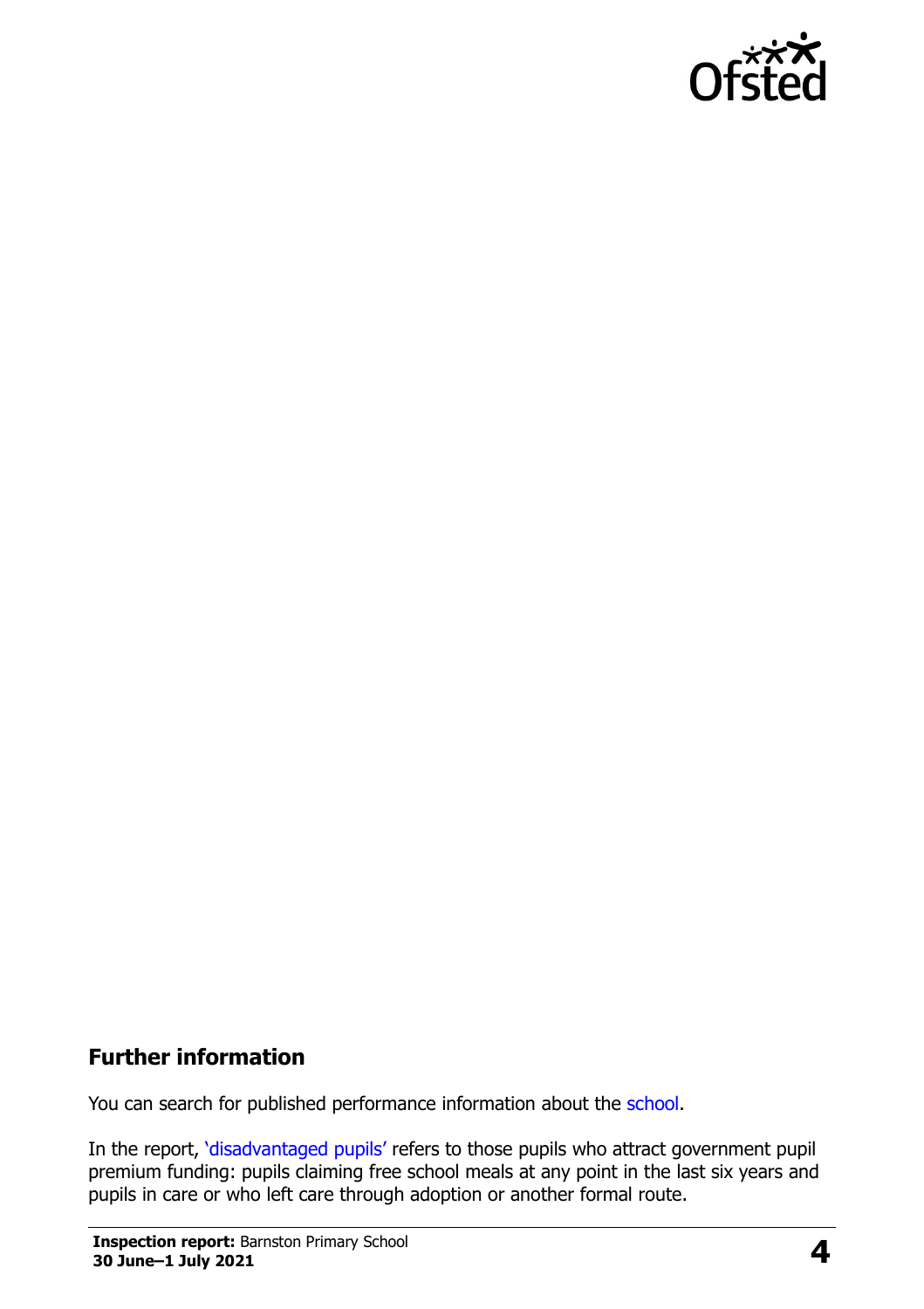

#### **School details**

| Unique reference number             | 105030                                                             |
|-------------------------------------|--------------------------------------------------------------------|
| <b>Local authority</b>              | Wirral                                                             |
| <b>Inspection number</b>            | 10194076                                                           |
| <b>Type of school</b>               | Primary                                                            |
| <b>School category</b>              | Maintained                                                         |
| Age range of pupils                 | 4 to 11                                                            |
| <b>Gender of pupils</b>             | Mixed                                                              |
| Number of pupils on the school roll | 317                                                                |
| <b>Appropriate authority</b>        | The governing body                                                 |
| <b>Chair of governing body</b>      | Mr Frank Cogley                                                    |
| <b>Headteacher</b>                  | Mrs Jill Pearson                                                   |
| Website                             | www.barnston.wirral.sch.uk                                         |
| Date of previous inspection         | 19 April 2016, under section 8 of the<br><b>Education Act 2005</b> |

# **Information about this school**

Since the previous inspection, the deputy headteacher has left the school and been replaced by two assistant headteachers.

#### **Information about this inspection**

- This was the first routine inspection the school received since the COVID-19 (coronavirus) pandemic began. Inspectors discussed the impact of the pandemic with school leaders and have taken that into account in their evaluation of the school.
- Inspectors held discussions with the headteacher, other senior leaders, subject leaders and members of staff. An inspector met with four members of the governing body, including the chair of governors, and spoke to a representative of the local authority.
- **Inspectors carried out deep dives in early reading, mathematics and geography.** Inspectors met with subject leaders, talked to pupils and teachers, visited lessons and reviewed the work in pupils' books. An inspector also observed children and pupils from the Reception Year to Year 3 reading to an adult. An inspector also spoke to the subject leaders for art and design and technology and reviewed the curriculum planning for these subjects.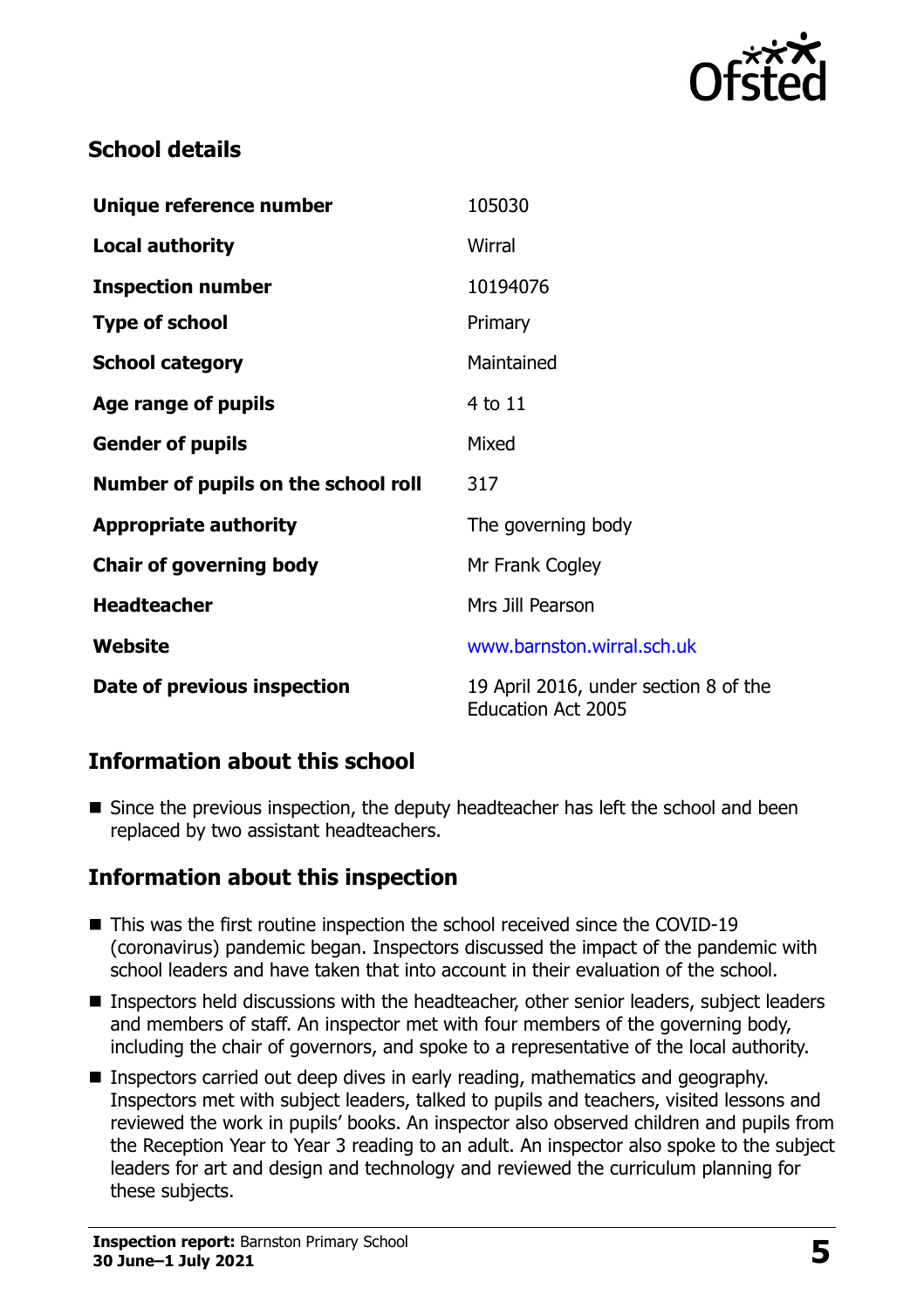

- Inspectors looked at the policies and procedures used to keep pupils safe. They also reviewed the checks carried out by leaders on the suitability of adults who work in the school.
- An inspector spoke with 16 parents and carers at the start of the school day. Inspectors also considered the 58 responses to Ofsted Parent View, the online questionnaire. This included 58 responses to the free-text facility. Inspectors also reviewed the 78 responses to the pupils' questionnaire and the 20 responses to the staff questionnaire.

#### **Inspection team**

John Tomlinson, lead inspector Her Majesty's Inspector

Sheila Iwaskow **Her Majesty's Inspector**